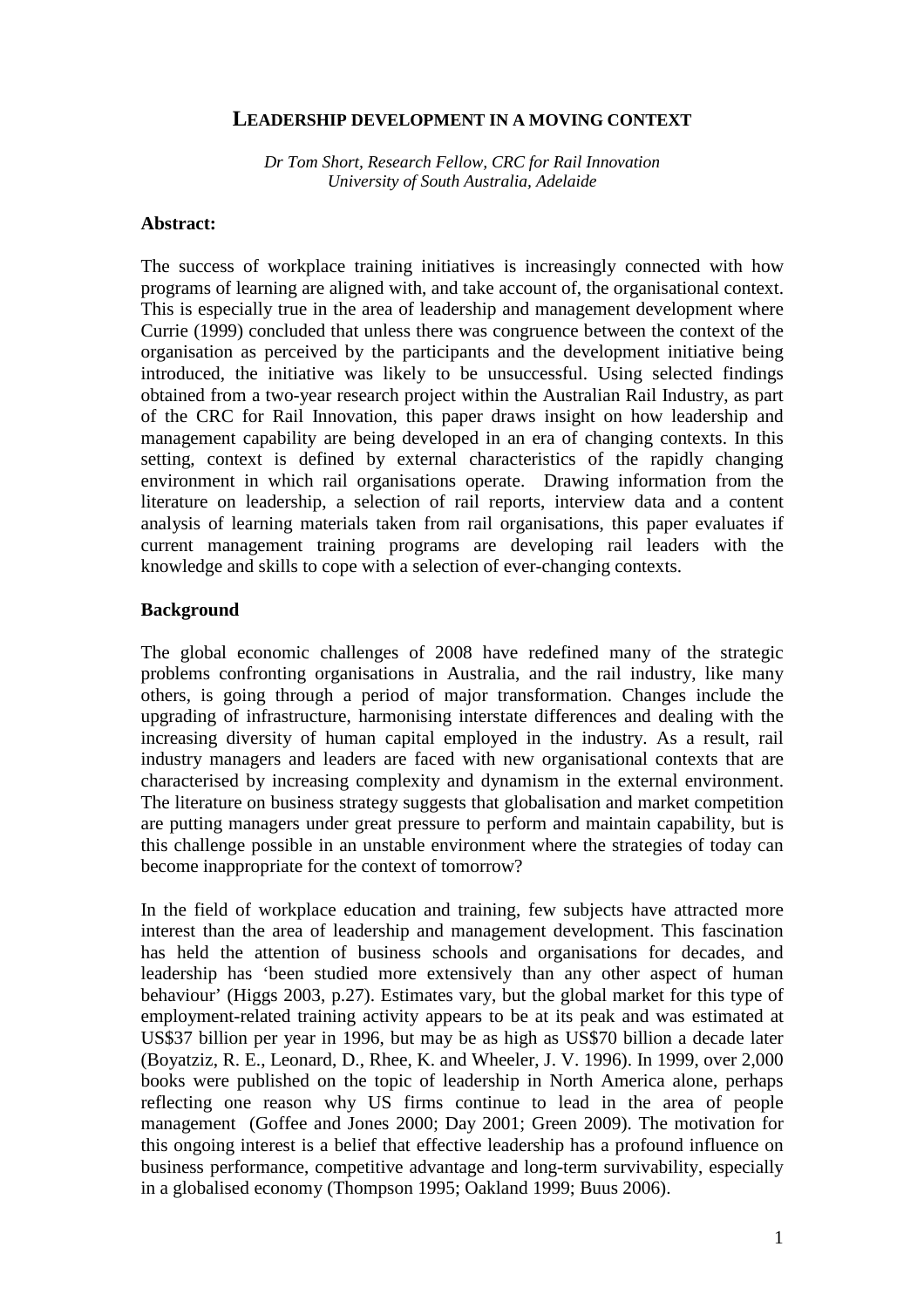Historically, approaches to leadership theory have been dominated by attempts to find a universal or nation-specific collection of attributes, skills and behaviour that distinguishes leaders from non-leaders' (Jepson 2008, p37) but 'many of the theories on leadership appear to be context free' (Boal and Hooijberg 2000, p.258). However, research is finally coming to recognise that the ever-changing environment in which contemporary managers are required to lead takes generic development programs to the limits of utility (Porter and McLaughlin 2006; Tosi 1991). Throughout this major period of growth there has been endless debate about the best way of developing the competencies and abilities required of present-day managers, who lead in rapidly changing environments. Globalisation has impacted profoundly on how organisations conduct their management processes (Howard and Wellings 2009) and business schools programs have been singled-out for special critique (Buckley, Monks and Connor 2002). In particular, the MBA type model of management education, popular in the late 1980s, has been criticised as a flawed program that results in surface level learning which transfers well to low complexity settings, but falls short in fastchanging dynamic environments (Willmott 1994).

Part of the argument is that managers in emerging complex work environments, such as the J-form organisation developed from Mintzberg's classic typology (Mintzberg 1979, Lam 2000), need to develop meta-competencies within the setting of an organisational context, in addition to assimilating technical or commercial knowledge and skills from external settings such as business schools (Pedler, Burgoyne and Boydell 1994).

### *Context*

In the past fifteen years, increasing attention has been given in the literature towards the role of organisational context in the development of leaders (Black and Earnest 2009). Research conducted in the New Zealand manufacturing sector discovered that employees are much more sensitive to the contextual characteristics of the internal environment than they appear. These contexts included organisational culture, performance climate and identifying with a national pride. Moreover, managers played an important role in aligning employees with the unique contextual characteristics of the enterprise. This communication process is akin to an emerging assortment of employee engagement activities Short and Coggan (2009) called *placemaking*. Furthermore, the well-known concept of 'the learning organisation' (Senge 1990) recognises that social learning, which can include leadership development, does not happen in a vacuum, but in context to an organisational setting.

While much attention is given in strategic texts to understanding the external environment of an organisation, how a leader chooses to behave is, to a large extent dependent upon the internal context (Osborn, Hunt and Jauch 2002; Porter and McLaughlin 2006). Thompson (1995, p.36) refers to this process of internal synergy as 'architecture'. For example, managers in a manufacturing firm may adapt totally different leadership behaviours to managers in retail or a professional service environment. It follows that some leaders may be highly successful and suited to one particular context and fail spectacularly in another setting (Jepson 2009). Hay Group research has shown 'up to 30 percent of variance in business results can be explained by differences in the internal work climate created by managers and without a proper context, people simply fail to perform' (Ambler 2007). Therefore, the case for understanding more about the context of leadership is increasing and drawing greater attention.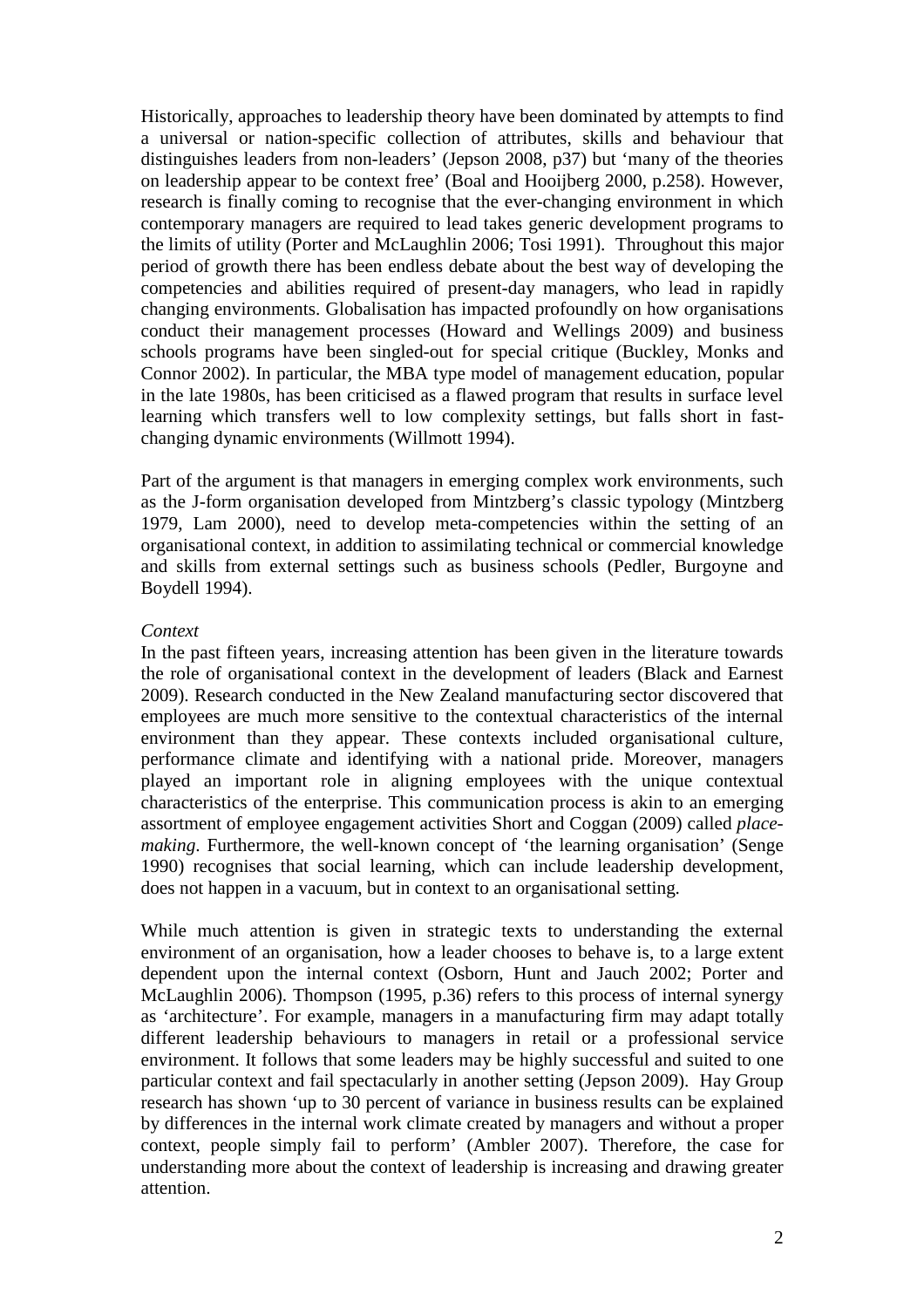For years, the phenomenon of leadership has been explored in great depth, but there is still a good shortage of empirical research on the way in which the context of leadership shapes its practice (Barker 2001; Berry and Cartwright 2000). In a review of twenty-one major journals taken from the leadership literature between 1990 and 2005, Porter and McLaughlin (2006) found that empirical research on the significance of context was lacking. Andrews and Field (1998) call for a regrounding of the concept of leadership through an empirical analysis of the importance of context and as leadership theory has evolved and become increasingly complex 'the notion of context has become more significant, despite a lack of attention. Research is coming to recognise context as a primary area of focus' (Jepson 2009, p.37). Likewise, Porter states that, 'we have given too little attention to the internal organisation environment affecting behaviour' (Porter 1996, p.264) and Osborn, Hunt and Jaunch (2004) talk about context being the neglected side of leadership (p.832) and they argue, change the context and leadership changes. In a study of 373 reviewed articles, 65 percent of articles made no reference to organisational context (Porter and McLaughlin 2006, p.562). Therefore it is apparent that the impact of organisational context, especially in leadership and management development is an under-researched area.

### *The Australian rail context*

In addition to the lack of information on context, reports indicate that little is known of how leadership actually happens in Australia. Most of the material on leadership is drawn from the US or Europe and even within the US literature, leadership examples are most frequently drawn from the business sector and focus largely on Anglo-Celtic men. This is not a true reflection on the diversity found in Australasian society or of leaders in Australia (Dalglish and Evans 2007; Green 2009).

Moreover, the rail industry in Australia has its own unique characteristics and these are shaped by a long history of constructing a modern rail infrastructure across the nation, overcoming geographical and cultural challenges and embedding a technical mindset into a largely male dominated workplace. Throughout this period, progress has been frustrated by interstate differences, including the installation of different track widths and multiple signalling devices. To a large extent, rail organisations in each state have dealt with leadership and management development in their own way. However, reports now indicate that global developments, such as the pressing need for environmentally sustainable transportation options and faster travel between major cities are changing the external context of the rail industry, requiring a level of adaptation and co-operation not foreseen in previous generations (PricewaterhouseCoopers 2006, Infohrm 2008). This change is being spearheaded at a strategic level by the rail industry lead body, the Australasian Railway Association (ARA).

In order to explore how rail organisations are taking account of context when developing managers and leaders, this paper draws on findings from a major research project conducted in the Australian rail sector. The project aims to evaluate the potential for developing an industry-wide capability framework on leadership and management and forms part of a wider education and training research program contained within the Cooperative Research Centre (CRC) for Rail Innovation; a collaborative research venture between leading Australian universities and rail industry organisations, with the support of the Australian Commonwealth Government.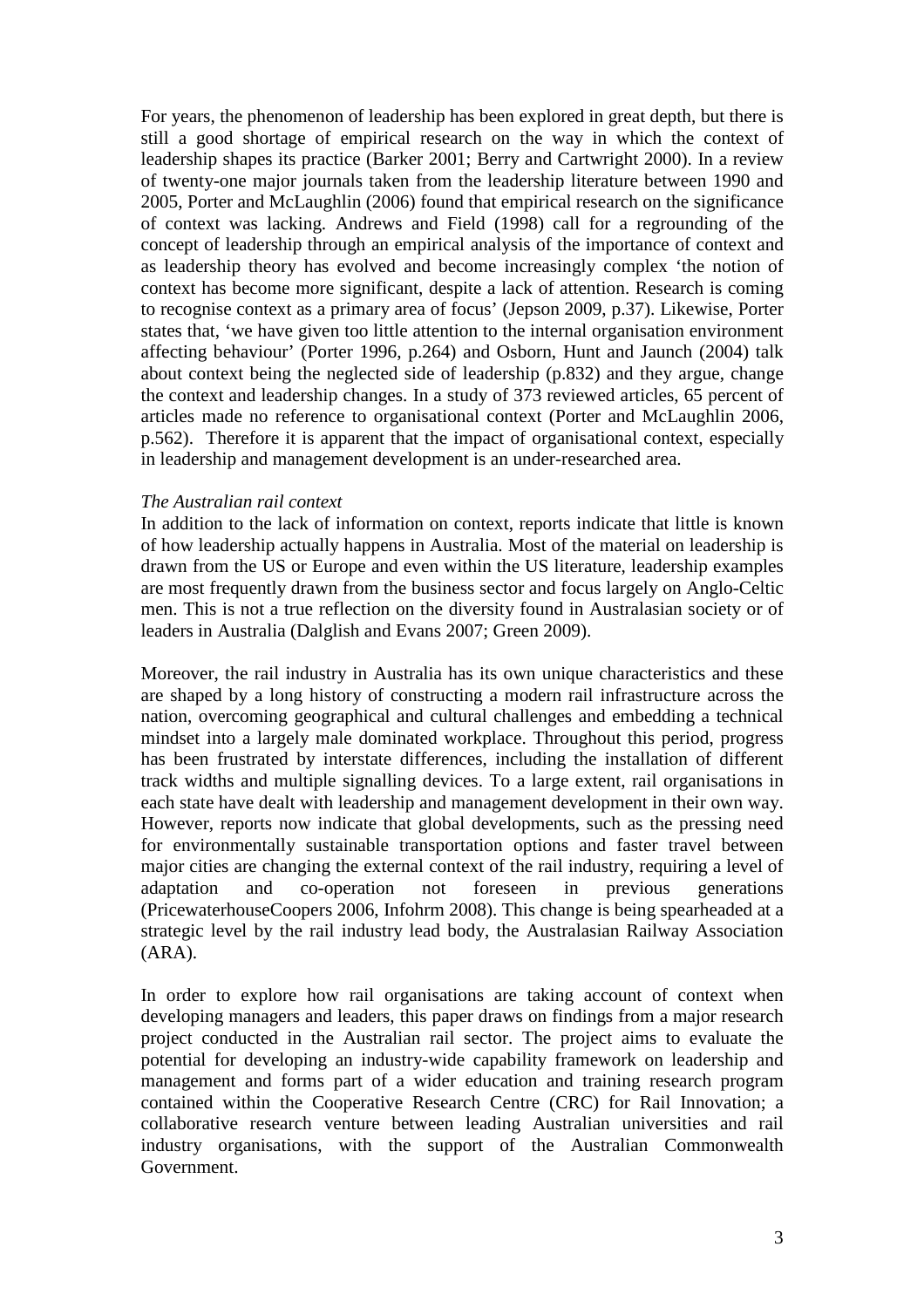# **Methodology**

The methodology chosen to identify how context influences the development of leadership programs in the Australian rail industry combines three approaches; firstly, a review of relevant literature in the field of leadership and management development; secondly, an examination of recent reports and publications developed for policy makers within the rail industry and finally, an analysis of findings from case study reports carried out in four rail organisations. In terms of employee numbers, these four organisations represent 50 percent of the Australian rail industry and account for the development offered to almost 2,500 managers at varying levels of seniority - ranging from first-line supervisors to executives. In each organisation, a semi-structured interview was held with human resource managers and learning and development professionals using a pre-prepared questionnaire of 35 items. The aim of this activity was to review the existing arrangements on leadership and management development and gain an appreciation of how emerging contexts featured in the design and delivery of program content. In addition, documents and training materials provided by the participating organisations added empirical evidence. The key strength of this qualitative-interpretive methodology was twofold; firstly, the research combined in-depth feedback obtained from conversation-based interviews within the structure of a pre-determined interview schedule and secondly, findings were crossreferenced with the literature and documents provided by each organisation.

This paper compares the contextual characteristic of leadership against two concept models as illustrated in Table 1. Firstly, a four stage approach was used to define the process of how typical leadership and management training programs were designed and implemented in the four organisations. These well-known stages are referred to as the *training cycle* and include; gaining organisational commitment, developing content and structure, deciding on training delivery and finally, determining strategies for assessment and evaluation (Rabey 1986; Meighan 1991 and Laird D 1985). Secondly, six emerging contexts were identified from the UK's Leadership Trust - an educational charitable organisation whose sole focus is leadership and leadership development for the benefit of individuals, groups, organisations and communities worldwide. These contexts include: globalisation, generational, sustainability, diversity, technology and change (Damon 2009). Although the use of a single model may limit the drawing of conclusions, the significance of these new contexts is recognised by Howard and Wellings (2009, p.7) who argues that a leader is 'someone who manages the performance or responsibilities of other individuals ... in an increasingly complex job, as technological innovation, speed of change and global competition stiffens' (p.7). Porter and McLaughlin (2006, p.563) also discovered that the major components of organisational context included an evaluation of culture and climate, goals and purpose, organisational processes, and structure and time. In particular, this research looked at how rail organisations accommodated these dimensions of context when designing the overall architecture of leadership and management development programs. According to Thompson (1995), architecture refers to the many processes used by organisations to match the internal environment with external challenges. Effective strategic architecture is thought to lead to sustainable competitive advantage and improved business performance. Every organisation is affected by external factors and management development programs aim to develop the internal capabilities of leaders to accommodate and deal with the impact of these external factors (Green 2009).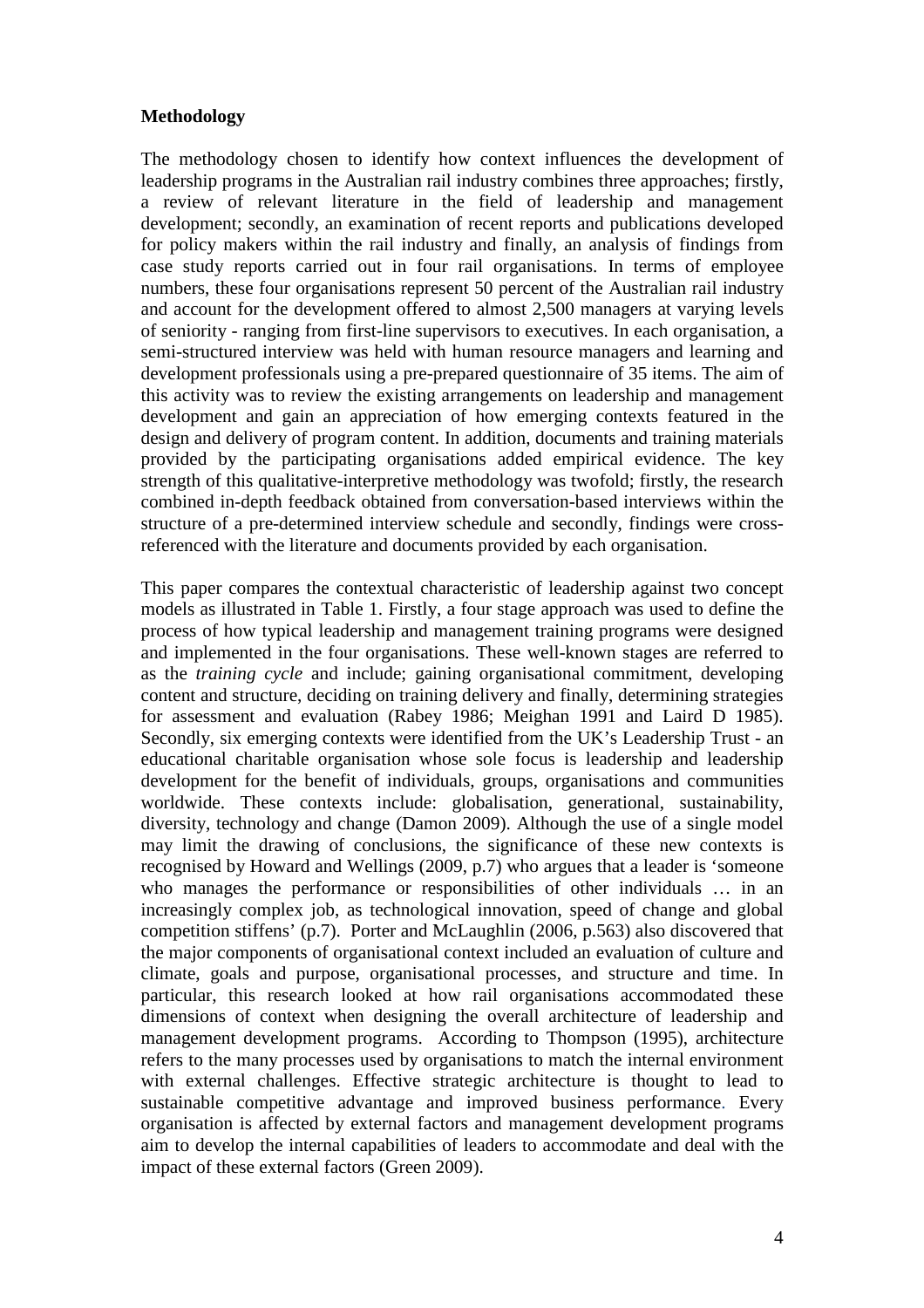| Table 1 A conceptual structure for analysing context in leadership programs |  |  |  |  |  |  |  |
|-----------------------------------------------------------------------------|--|--|--|--|--|--|--|
|-----------------------------------------------------------------------------|--|--|--|--|--|--|--|

| <b>Stages of leadership</b><br>development         |                                                                                                                                                                                                                                                                                                                    |                                                                                                                                                                                                                                                  | Area of interest within the case studies |           |            |        |
|----------------------------------------------------|--------------------------------------------------------------------------------------------------------------------------------------------------------------------------------------------------------------------------------------------------------------------------------------------------------------------|--------------------------------------------------------------------------------------------------------------------------------------------------------------------------------------------------------------------------------------------------|------------------------------------------|-----------|------------|--------|
| Organisational<br>commitment and<br>climate        | Ascertaining the policy on leadership development<br>Alignment with business strategy and goals<br>Linkages with performance management systems<br>٠<br>Internal challenges facing the organisation<br>External challenges facing the organisation<br>How the benefits of leadership development were communicated |                                                                                                                                                                                                                                                  |                                          |           |            |        |
| Content and structure                              | ٠                                                                                                                                                                                                                                                                                                                  | How leadership was segmented to meet the needs of management groups<br>Knowledge to be gained from leadership and management development<br>Structure of course modules and programs<br>Alignment and accreditation with external qualifications |                                          |           |            |        |
| Program delivery                                   | $\bullet$                                                                                                                                                                                                                                                                                                          | Use of training/education providers<br>Use of different approaches to learning<br>Use of coaching techniques and mentoring programs<br>Location of training and development                                                                      |                                          |           |            |        |
| <b>Assessment and</b><br>evaluation                | Process of assessing skills before, during and after the development<br>$\bullet$<br>Evaluation of development at individual and organisational levels<br>Identification of improvements in management performance                                                                                                 |                                                                                                                                                                                                                                                  |                                          |           |            |        |
|                                                    |                                                                                                                                                                                                                                                                                                                    |                                                                                                                                                                                                                                                  |                                          |           |            |        |
| <b>Contextual dimensions</b><br>(Leadership Trust) | Globalisation                                                                                                                                                                                                                                                                                                      | Generational                                                                                                                                                                                                                                     | Sustainability                           | Diversity | Technology | Change |

# **Findings and discussion**

The findings contained in this paper represent an aggregate of feedback obtained from four organisations and are therefore indicative of how the rail industry deals with the six areas of context identified by the Leadership Trust. To aid analysis, three levels are used in Table 2 to evaluate the extent of 'contextual-awareness'.

processes

Structure and Time

**Contextual dimensions** Culture/Climate Goals/Purpose Organisational processes

|  | <b>Table 2 Contextual awareness</b> |  |
|--|-------------------------------------|--|
|--|-------------------------------------|--|

| <b>High level of awareness</b><br>Evident in many policy documents,<br>organisational systems and<br>communication processes. Awareness of<br>the external context flows through<br>leadership development programs and<br>affects internal practices | Moderate level of awareness<br>Evident in some policy documents and<br>organisational systems, The external<br>context rarely features in internal<br>communications. Leadership<br>development is inward looking but<br>recognises the external environment as a<br>strategic consideration | Lower level of awareness<br>Little evidence in policy documents or<br>systems relating to the external context.<br>Internal communications and procedures<br>are aligned to the internal needs of the<br>organisation and take limited account of<br>the external environment. |
|-------------------------------------------------------------------------------------------------------------------------------------------------------------------------------------------------------------------------------------------------------|----------------------------------------------------------------------------------------------------------------------------------------------------------------------------------------------------------------------------------------------------------------------------------------------|--------------------------------------------------------------------------------------------------------------------------------------------------------------------------------------------------------------------------------------------------------------------------------|
|                                                                                                                                                                                                                                                       | <b>Globalisation</b>                                                                                                                                                                                                                                                                         |                                                                                                                                                                                                                                                                                |
|                                                                                                                                                                                                                                                       | Generational                                                                                                                                                                                                                                                                                 |                                                                                                                                                                                                                                                                                |
|                                                                                                                                                                                                                                                       |                                                                                                                                                                                                                                                                                              | <b>Diversity</b>                                                                                                                                                                                                                                                               |
| <b>Sustainability</b>                                                                                                                                                                                                                                 |                                                                                                                                                                                                                                                                                              |                                                                                                                                                                                                                                                                                |
| <b>Technology</b>                                                                                                                                                                                                                                     |                                                                                                                                                                                                                                                                                              |                                                                                                                                                                                                                                                                                |
| <b>Change</b>                                                                                                                                                                                                                                         |                                                                                                                                                                                                                                                                                              |                                                                                                                                                                                                                                                                                |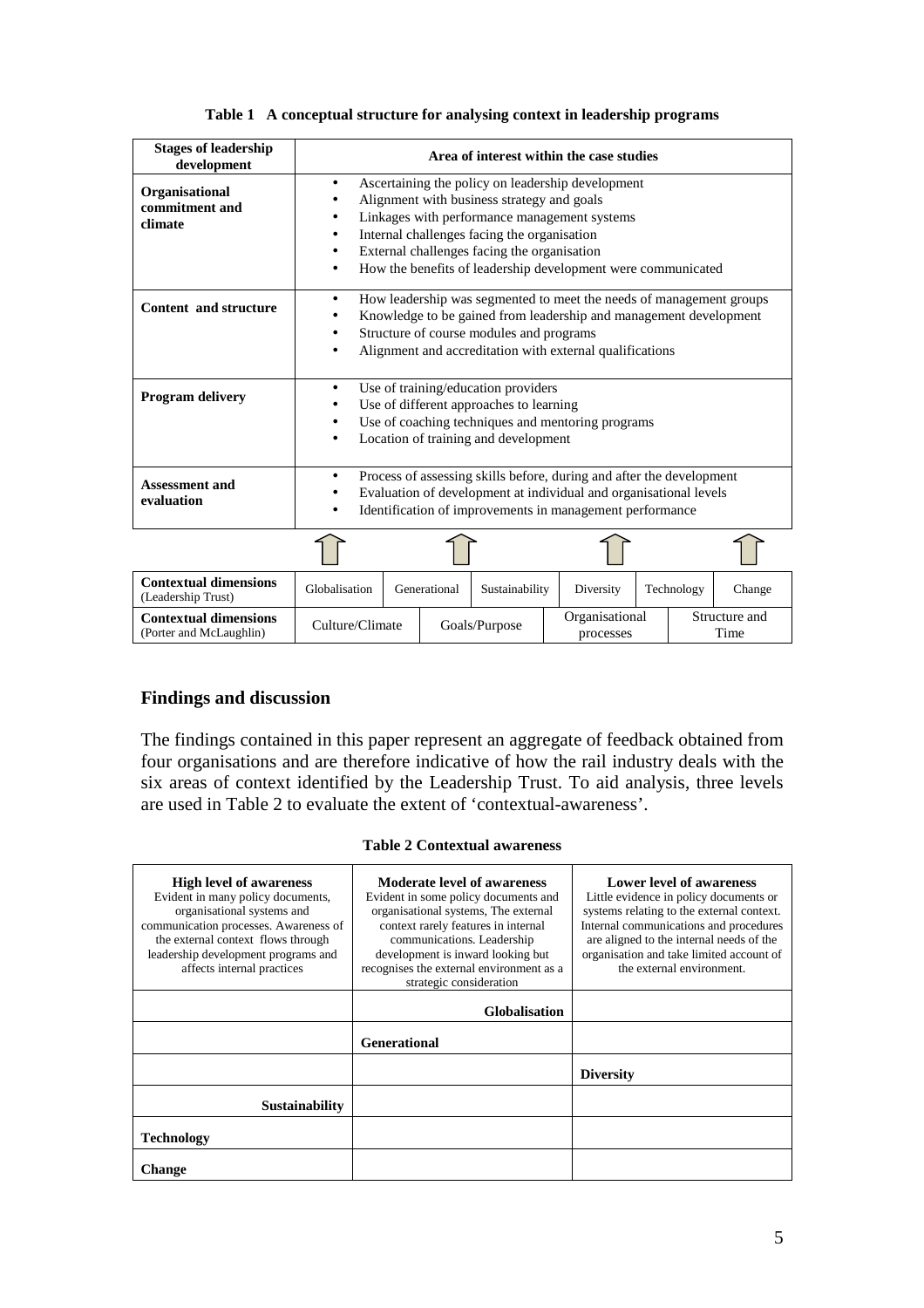Black and Earnest (2009, p.186) suggest that leadership development programs are 'complex webs of relationships, motivations and interactions' and for these reasons the evidence gathered from each of four stages of leadership development in Table 1 was consolidated into each of the six themes identified by the Leadership Trust:

*Globalisation (Lower):* is a commonly understood phenomenon and deals, among many things, with the impact of a smaller economic world, open market competition, faster travel, labour mobility and the rise of multi-national organisations.

Rail organisations in Australia were found to operate under three structural conditions; public sector agencies, private operators and franchised train operating companies, often owned by multi-national corporations (MNC). Green (2009) reported that MNCs have much better access to global leadership development programs and therefore have more exposure to the impact of global issues. However, the rail organisations in this research were weighted proportionally toward the public sector and therefore adopted an inward facing or national perspective to management development, but made use of international best practice and benchmark information when constructing leadership programs. Senior managers were recruited frequently from overseas companies to fill top positions and this infusion of wider experience influenced both policy development and the selection of training methods. In terms of curriculum design, the study of globalisation featured more strongly in senior level, academic courses than it did in first-line supervisory programs. Each of the rail organisations, in this sample, used management briefing presentations to share a vision of the company and explain the strategic challenges, but these were focussed largely on national and rail-centric goals. In regard to training delivery and assessment, some use was made of international profiling and evaluation instruments, often developed from Anglo-American research and/or consulting organisations.

*Generational (Moderate):* addresses the issues and requirements when employing an older workforce, a longer living society and lack of young people available for work. It deals with the values and beliefs of diverse generational groups (sometimes called Baby-boomer, Generation X and Y). Taken together with globalisation, it poses a major issue for attracting sufficient numbers of young people into the rail industry. In this regard, leaders have a profound impact on harnessing and harmonising the aspirations of different generational groups.

The Australian rail industry has two major human resource problems; an aging workforce and a failure to attract sufficient number of younger people (ARA 2008; PricewaterhouseCoopers 2006). Moreover, rail organisations are faced with the major challenge of adapting their work cultures to accommodate the needs of younger managers, who unlike earlier generations have differing expectations of employers (MacLeod 2008). In regard to leadership development, three strategies were used to address the needs of different groups and age profiles: (1) an opportunity for younger graduates to pursue post-graduate qualifications, especially at the technical level, (2) progressive and voluntary participation in leadership/management development at first line, middle and senior levels for non-graduate managers and (3) skills recognition processes for migrant workers or older managers who wished to gain formal credit for their accumulated experience. Coaching and mentoring programs were used widely in each of the case study organisations to bridge generational gaps and facilitate the dissemination of tacit knowledge among managers, but evidence of the overall effectiveness of these strategies was not available.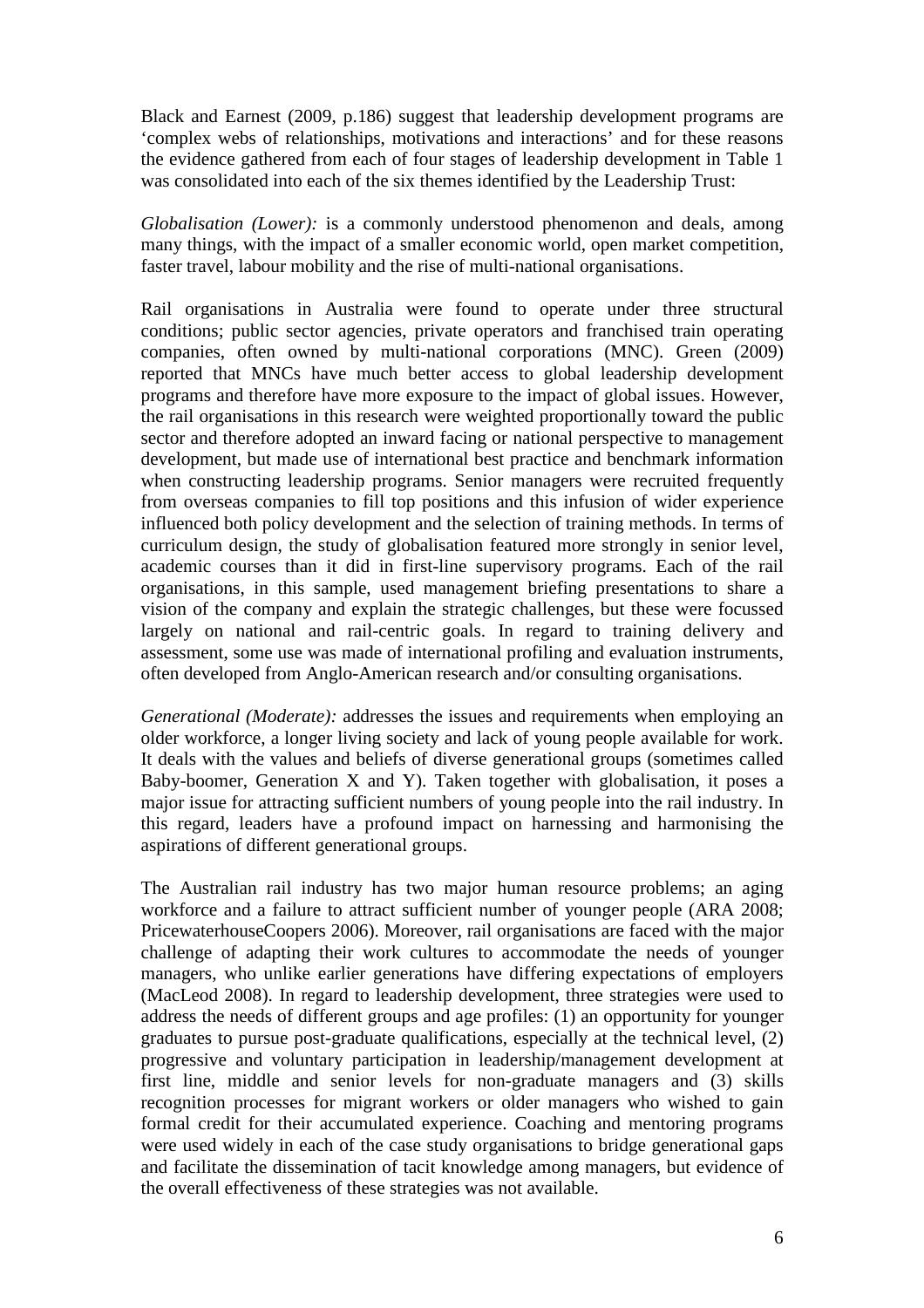*Diversity (Lower):* confronts managers to recognise the challenges of dealing with a multi-cultural workforce, gender balance, more transient employees, recognising internationally acquired skills and finding a place for everyone to contribute – irrespective of their background.

The context of diversity combines with the previous two areas and compounds the central challenge for human resources managers (HRM) as they attempt to fill skill vacancies left by an ageing workforce. The rail organisations in this research were drawing human capital from overseas to meet the increasing demand for train drivers, signal engineers and engineering graduates. To reduce the cost of training, and speedup the time from induction to becoming operational, elaborate skills recognition process such as RPL/RCC were deployed, but often more management training or development was needed to take account of the Australian rail context. In many cases, management training programs involved some indoctrination into the company ethos or alignment with the corporate values and for these reasons, bespoke in house training was valued more than formal academic courses. Rail organisations offered programs aimed at improving numeracy and literacy for employees where English was a second language, or where upskilling was required within the existing workforce. However, strategic HRM issues, such as the gender imbalance in rail and cross-cultural awareness were not overtly designed into leadership programs, especially at the front line level. Instead, the context of cultural diversity had a much higher profile in the deployment of HRM strategy than it did in the design and delivery of leadership programs. In most cases, the issues associated with diversity were included in management induction programs, special briefing sessions or featured at rail conferences, where senior executives engaged in ongoing debate and informal networking as a means of professional development.

*Sustainability (Moderate):* is fast becoming the major issue of our time as managers balance the green agenda with challenging commercial goals – an agenda driven by doing the responsible thing, not just for now but for future generations.

A combination of the global financial crisis in late 2008 and an increasing public awareness of climate change prompted major investments in rail infrastructure and mass transportation projects. At the same time, modern rail technology can now demonstrate an environmentally sustainable edge over other forms of mass transport, such as aviation (Nye 2009). In each of the case study organisations, executives used internal communications and briefing systems to promote the importance of building sustainability in today's business environment. However, beyond these notions of strategic awareness, little evidence could be found that rail organisations were integrating any study of sustainability into their leadership development curricula. By and large, leadership programs were directed towards a range of metacompetencies or personal capabilities that would enable the manager to adapt and apply knowledge across many contexts. These recurring themes included: strategic thinking, communication skills, building relationships, commercial awareness, planning tasks, making decisions and solving problems More specifically, the area of sustainability and its linkages with management of the environment did not appear explicitly in program design or delivery and was neither assessed nor evaluated. In contrast, the specialist area of sustainability featured more in technical or advanced management development programs at a tertiary level of study. Accordingly, this approach directed the learning and development on sustainability to senior managers or professional engineers rather than first line supervisors.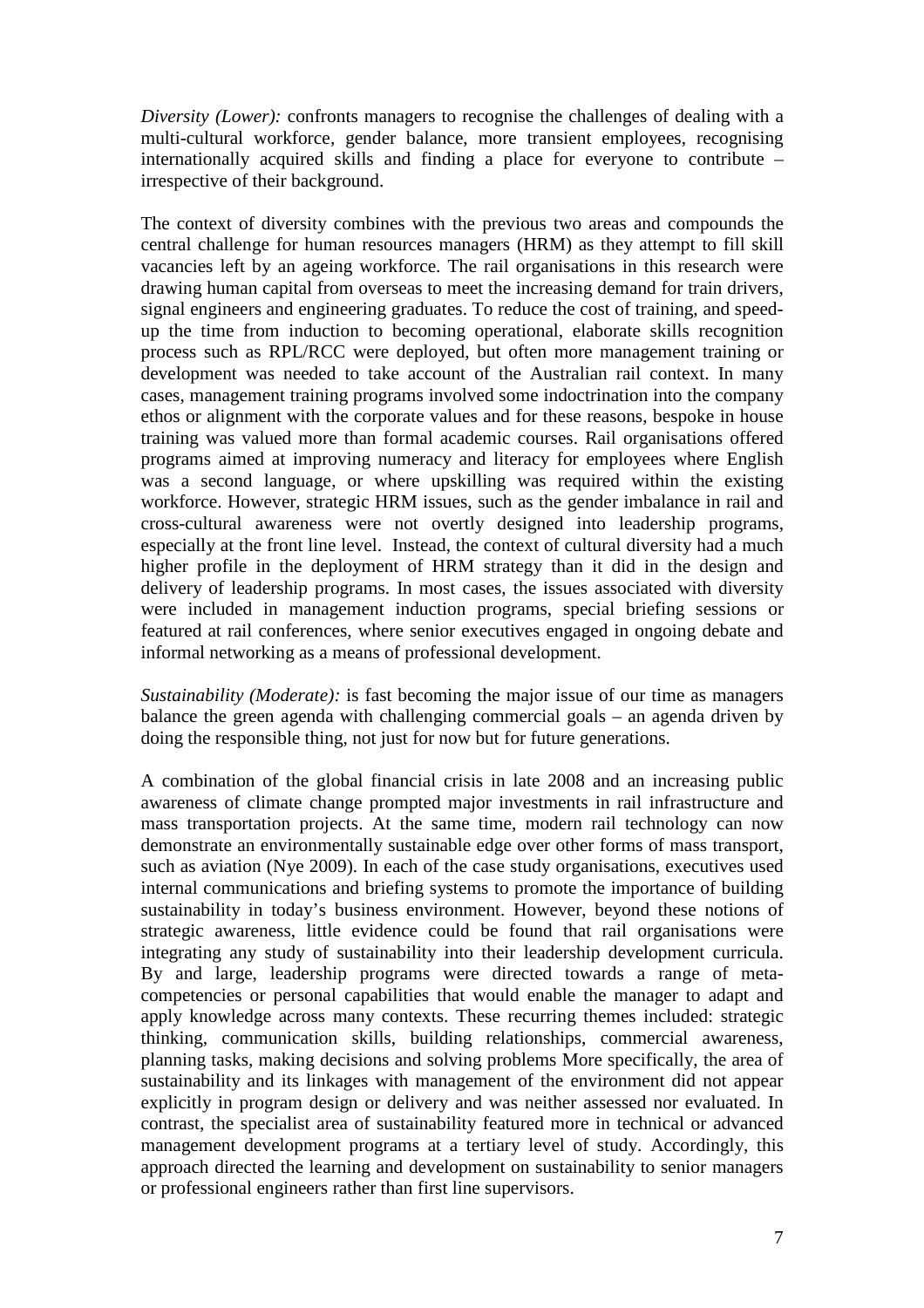*Technology (High):* is ever-changing. Once at the forefront of technology, rail has the challenge of reclaiming its position in the hearts and minds of future employees who are excited about technology, innovation and adventure. Leaders of today need to be tech-savvy.

Rail reports included in this paper indicate the leadership culture of rail in Australia continues to be driven by an engineering mindset. Rail has embraced new technology for decades, yet due to an under investment in capital, many parts of the industry are beleaguered with old and outdated equipment. Moreover, a widespread dispersal of diverse technologies across the country means that leaders in one organisation may have different technical challenges to their counterparts elsewhere. Fortunately, the current climate of investment in the rail industry is driving a major leap forward in technological advancement. Rail reports indicate the prevailing culture of valuing technology over people is presenting a paradox for rail leaders. On one hand, it is important to attract and engage younger employees who are already used to modern technology and systems. However, the highest percentage of leaders in the sample (58 percent) fell within the age range of 45-63 (commonly known as the Baby Boomer generation), but these employees are regarded as less tech savvy than other groups and only 11 percent of younger people prefer to work with them (Sardo 2008). In the case study organisations, computer-based technology was used to train managers in diverse locations, though the success of this technique depended upon three factors: (1) quality of learning materials, (2) ability/motivation of the manager to use it and (3) the level of leader undertaking development. For example, older front-line leaders were less tech savvy than younger graduates. For these reasons, the evaluation of success was mixed and at the first line level, e-learning or in-line programs were frequently less successful than traditional training courses. All of the case study organisations used blended learning techniques to ensure that learning was aligned with the organisational context (a mix of classroom, on-line learning and on-job coaching).

Finally**,** *Change (High):* how rail managers accept the inevitability of change and lead other people through the processes of adaptation and improvement.

It was easy to observe and interpret from the information collected in each of the case studies that rail organisations were acutely aware of the need for change as a future business imperative. Leadership development programs were seen as an integral part of the change management process. Interestingly, change as a particular area of study, was not overt in many of the program modules, yet the context of change was everpresent as an underpinning feature of the learning methodology. This is a measure of how far rail organisations, and others, have moved in recent years to recognise the inevitability of change. Additionally, the use of orientation programs and briefing mechanisms helped to prime leaders of the need for change and was a common feature in each organisation. This communication of the need for change-related behaviours was further reinforced in performance management systems. Accordingly, when leaders embarked on a management development program, they intrinsically knew the program included a requirement for change. Unfortunately, the methods used to assess and evaluate the degree of individual and teams changes generated from leadership development programs were unsophisticated or absent. Respondents commented that part of the difficulty in recognising how change impacted on specific contexts was due to the holistic nature of leadership development outcomes, though climate surveys conducted among employees offered some degree of feedback.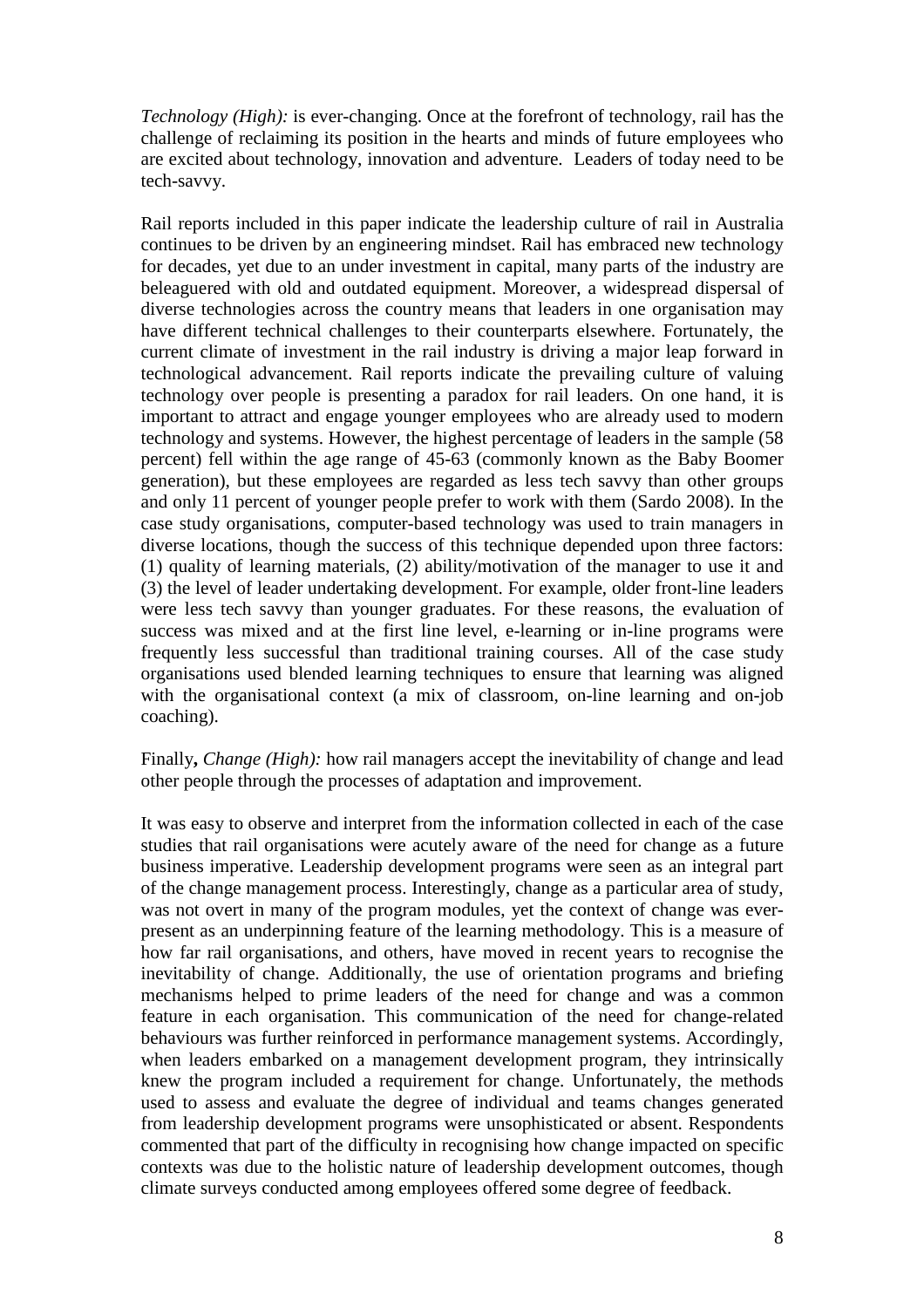# **Conclusions**

This paper discussed six emerging contextual themes which need to be considered within leadership development programs and the extent to which they are currently acknowledged in training curriculum. It was found that each of the four rail organisations designed and delivered leadership programs with varying levels of context awareness, but context was largely overlooked in assessment and evaluation practices. The extent to which the rail organisations in this paper aligned their leadership development with the emerging contextual themes identified by the Leadership Trust is interpreted and shown as a representational diagram on Table 2. During analysis, it became evident the six themes were heavily interrelated, as one theme interacted with the next to form a contextual construction, based on culture. Moreover, the analysis of findings revealed three areas: a higher level of contextual awareness in the areas of change and technology; a mid range awareness in the areas of generational and sustainability contexts and finally, a lower level of awareness in the areas of diversity and globalisation. In relation to the latter, the existence of rail as a national and self-contained Australian transportation system, with limited global functionality and a largely mono-cultural workforce, may underpin these findings. Another observation showed the high contextual awareness of change and technology in leadership development materials - across the full spectrum of management trainees, from supervisors to executives, whereas diversity issues and globalisation were contained mainly to the strategic level leadership programs. Although the literature revealed numerous and varied dimensions of context, this paper found through a limited review of one model that context affects organisational culture, is relevant to the rail industry and helps managers to deal with change. However, the findings may be relevant to other non-managerial areas and it would be interesting to explore the implications for the broader vocational education and training system. Therefore, further research is needed to understand how other contexts contrast with these findings on leadership development.

#### **Acknowledgements**

The author is grateful to the CRC for Rail Innovation (established and supported under the Australian Government's Cooperative Research Centres program) for the funding of this research Project No. P4.104 - Rail management and leadership capability development.

#### **References**

Ambler, G. (2007). "Why context matters." http://www.thetheoryandpracticeofleadership.net/2007/03/11/why-contextmatters/ [Retrieved 21/10/2009].

Andrews, J. O. and Field, R. G. H. (1998) "Regrounding the concept of leadership" Leadership & Organisational Development Journal 19(3):128-136.

ARA (2008) A rail revolution: future capability identification and skill development for the Australian rail industry. Kingston, ACT. Australian Railway Association 1-30

Barker, R. A. (2001) "The nature of leadership". Human Relations **54**(4) 469-494.

Berry, A.J. and Cartwright, S. (2000) "Leadership: a critical construction", Leadership and Organisational Development Journal 21(7): 342-349.

Black, A. M. and Earnest, G. W. (2009). "Measuring the outcomes of leadership development programs." Journal of Leadership and Organisational Studies **16**(2): 184-196.

Boal, K.B. and Hooijberg, R. (2000) "Strategic leadership research: Moving on." The Leadership Quarterly **11**: 515-519.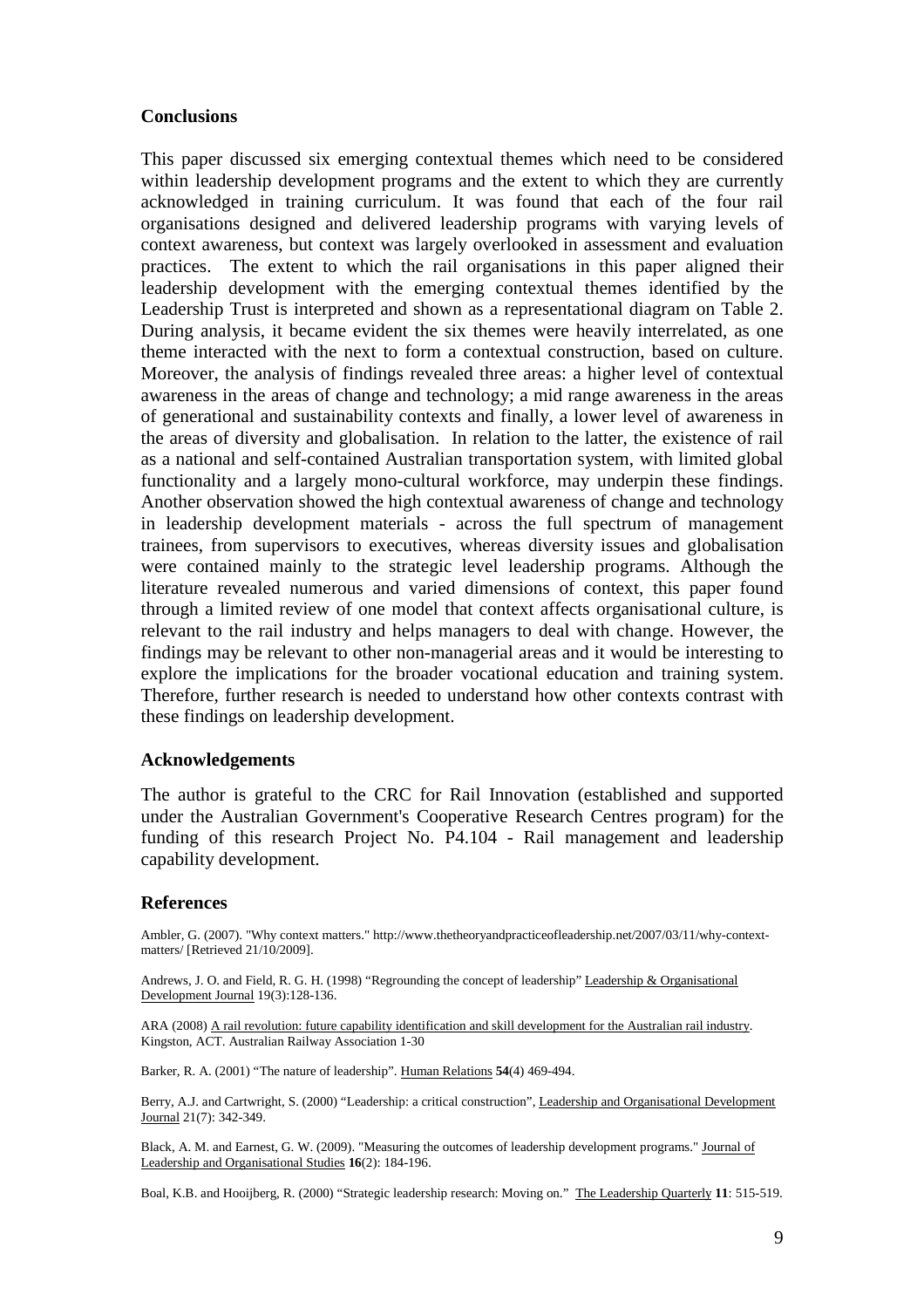Boyatziz, R. E., Leonard, D., Rhee, K. and Wheeler, J. V. (1996) "Competencies can be developed but not the way we thought". Capability **2**(2):25-41.

Buckley, F., Monks, K. and McKevitt. (2002) "Identifying management needs in a time of flux: A new model for human resource management education." in Facilitating deep learning among managers, IAM, 2002.

Buus, I. (2006) "The evolution of leadership development: challenges and best practice." Industry and Commercial Training **37**(4): 185-188).

Dalglish, C. and Evans, P. (2007). Leadership in the Australian Context: case studies in leadership. Prahran, Vic, The University Press.

Damon, N. (2009). "Leadership challenges facing business today." www.personneltoday.com/articles/article.aspx?liarticleid=42275 [Retrieved 27/09/2009].

Day, D. V. (2001) "Leadership development: a review of context" The Leadership Quarterly **11**(4): 581-613.

Goffee, R. and Jones, G. (2000) "Why should anyone be led by you?" Harvard Business Review 63-70.

Green, R. (2009) Management matters in Australia. Canberra. Department of Innovation, Industry, Science and Research 1-42

Higgs, M. (2003) "How can we make sense of leadership in the  $21<sup>st</sup>$  century?" Leadership & Organisational Development Journal **24**(5): 273-284.

Howard, A. and Wellings, R. S. (2009) Global leaders forecast 2008/2009. Bridgeville, PA. Development Dimensions International 1-65.

Infohrm (2008) Workforce Planning Report. Milton. Australian Railway Association - Human capital strategy project 1- 43

Jepson, D. (2009) "Leadership context: the importance of departments." The Leadership and Organisational Development Journal **30**(1): 36-52.

Laird, D. (1989). Approaches to training and development, Addison-Wesley Publishing Co. Inc.

MacLeod, A. (2008) Generation Y: Unlocking the talent of young managers. London. Chartered Management Institute, June: 1-11

Meighan, M. (1991). How to design and deliver induction training programs. London, Kogan Page

Mintzberg, H. (1979) The structure of organisations. Engelwood Cliffs, NJ: Prentice Hall.

Nye, B. (2009). Proceedings of the AusRAIL PLUS 2009 Conference held in Adelaide 17-19 November.

Oakland, J.S. (1999) Total Organisational Excellence London, Butterworth-Heinemann.

Pedler, M., Burgoyne, J. and Boydell, T. (1994) A Manager's Guide to Self-Development. (3rd ed.). London: McGraw-Hill.

Porter, L. W. (1996) "Forty years of organisational studies: Reflections from a micro perspective". Administrative Science Quarterly **41**: 262-269

Osbourne, R., N., Hunt, J., G. and Jauch, L. R. (2002) "Towards a contextual theory of leadership." The Leadership Quarterly **13**: 797-837.

Porter, L.W., and McLaughlin, G.B. (2006) "Leadership and the organisational context: like the weather?" The Leadership Quarterly **17** (6): 559-76.

PricewaterhouseCoopers (2006) The changing face of rail: a journey to the employer of choice. Canberra. Australian Railway Association

Rabey, G. P. (1986). Training. Wellington, NZ, Dudley Rabone

Sardo, S. and Begley, P. (2008) What's age got to do with it? Australian Human Resources Institute

Senge, P. (1990) The Fifth Discipline - The art and practice of the learning organisation. New York, Doubleday.

Short, T.W. and Coggan, S. (2009) 'Learning to survive: policy, practice, performance and place', Paper to the 2009 Future of Learning Conference, Ashridge Business School, UK, 19-21 August 2009.